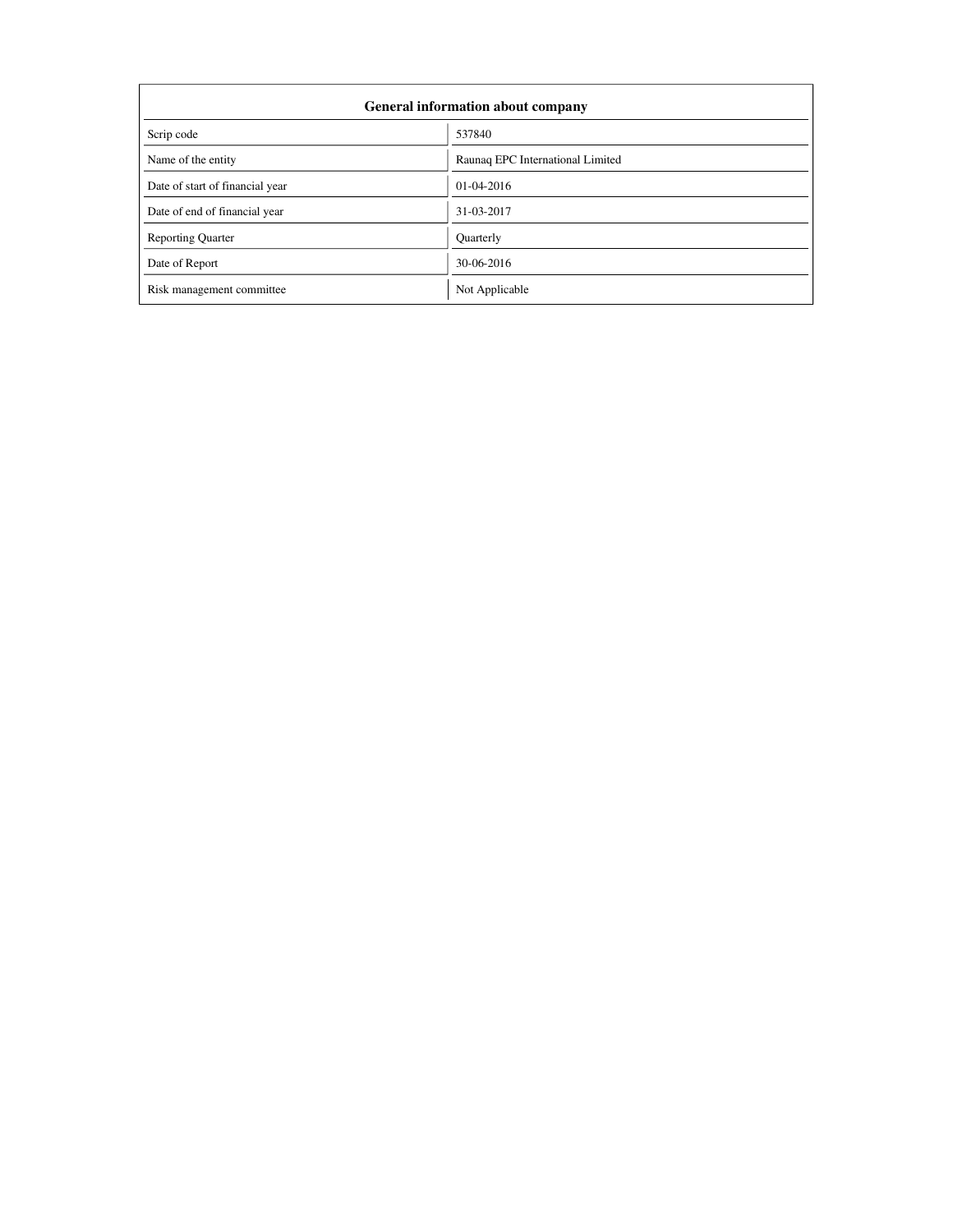|                | <b>Annexure I</b>                                              |                            |            |            |                                                                                      |                            |                               |                                                                      |                      |                                            |                                                                                      |                                                                                                             |                                                                                                                                                 |                               |
|----------------|----------------------------------------------------------------|----------------------------|------------|------------|--------------------------------------------------------------------------------------|----------------------------|-------------------------------|----------------------------------------------------------------------|----------------------|--------------------------------------------|--------------------------------------------------------------------------------------|-------------------------------------------------------------------------------------------------------------|-------------------------------------------------------------------------------------------------------------------------------------------------|-------------------------------|
|                | Annexure I to be submitted by listed entity on quarterly basis |                            |            |            |                                                                                      |                            |                               |                                                                      |                      |                                            |                                                                                      |                                                                                                             |                                                                                                                                                 |                               |
|                | I. Composition of Board of Directors                           |                            |            |            |                                                                                      |                            |                               |                                                                      |                      |                                            |                                                                                      |                                                                                                             |                                                                                                                                                 |                               |
|                |                                                                |                            |            |            |                                                                                      |                            |                               | Disclosure of notes on composition of board of directors explanatory |                      |                                            |                                                                                      |                                                                                                             |                                                                                                                                                 |                               |
|                |                                                                |                            |            |            | Is there any change in composition of board of directors compare to previous quarter |                            |                               |                                                                      |                      |                                            |                                                                                      |                                                                                                             |                                                                                                                                                 |                               |
| <b>Sr</b>      | Title<br>(Mr)<br>Ms)                                           | Name<br>of the<br>Director | PAN        | <b>DIN</b> | Category 1<br>of directors                                                           | Category 2<br>of directors | Category<br>3 of<br>directors | Date of<br>appointment<br>in the<br>current term                     | Date of<br>cessation | Tenure<br>of<br>director<br>(in<br>months) | No of<br>Directorship<br>in listed<br>entities<br>including<br>this listed<br>entity | Number of<br>memberships<br>in Audit/<br>Stakeholder<br>Committee<br>(s) including<br>this listed<br>entity | No of post<br>of<br>Chairperson<br>in Audit/<br>Stakeholder<br>Committee<br>held in<br>listed<br>entities<br>including<br>this listed<br>entity | <b>Notes</b>                  |
|                | Mr                                                             | Surinder<br>Ρ.<br>Kanwar   | AAFPK8732L | 00033524   | Executive<br>Director                                                                | Chairperson                | <b>MD</b>                     | $01 - 10 - 2012$                                                     |                      |                                            | $\overline{c}$                                                                       | -1                                                                                                          | $\mathbf{0}$                                                                                                                                    |                               |
| $\overline{c}$ | Mr                                                             | Sachit<br>Kanwar           | AIHPK0510E | 02132124   | Executive<br>Director                                                                | Not<br>Applicable          | <b>MD</b>                     | $01 - 06 - 2016$                                                     |                      |                                            | -1                                                                                   | 1                                                                                                           | $\mathbf{0}$                                                                                                                                    | Textual<br>Information<br>(1) |
| 3              | Mr                                                             | V.K.<br>Pargal             | AAFPP3221M | 00076639   | Non-<br>Executive -<br>Independent<br>Director                                       | Not<br>Applicable          |                               | 29-08-2014                                                           |                      | 60                                         | $\overline{c}$                                                                       | 3                                                                                                           | $\mathbf{0}$                                                                                                                                    |                               |
| $\overline{A}$ | Mr                                                             | Sanjeev<br>Kumar           | AAJPK4762A | 00364416   | Non-<br>Executive -<br>Independent<br>Director                                       | Not<br>Applicable          |                               | 30-07-2015                                                           |                      | 60                                         | -1                                                                                   | 3                                                                                                           | 1                                                                                                                                               |                               |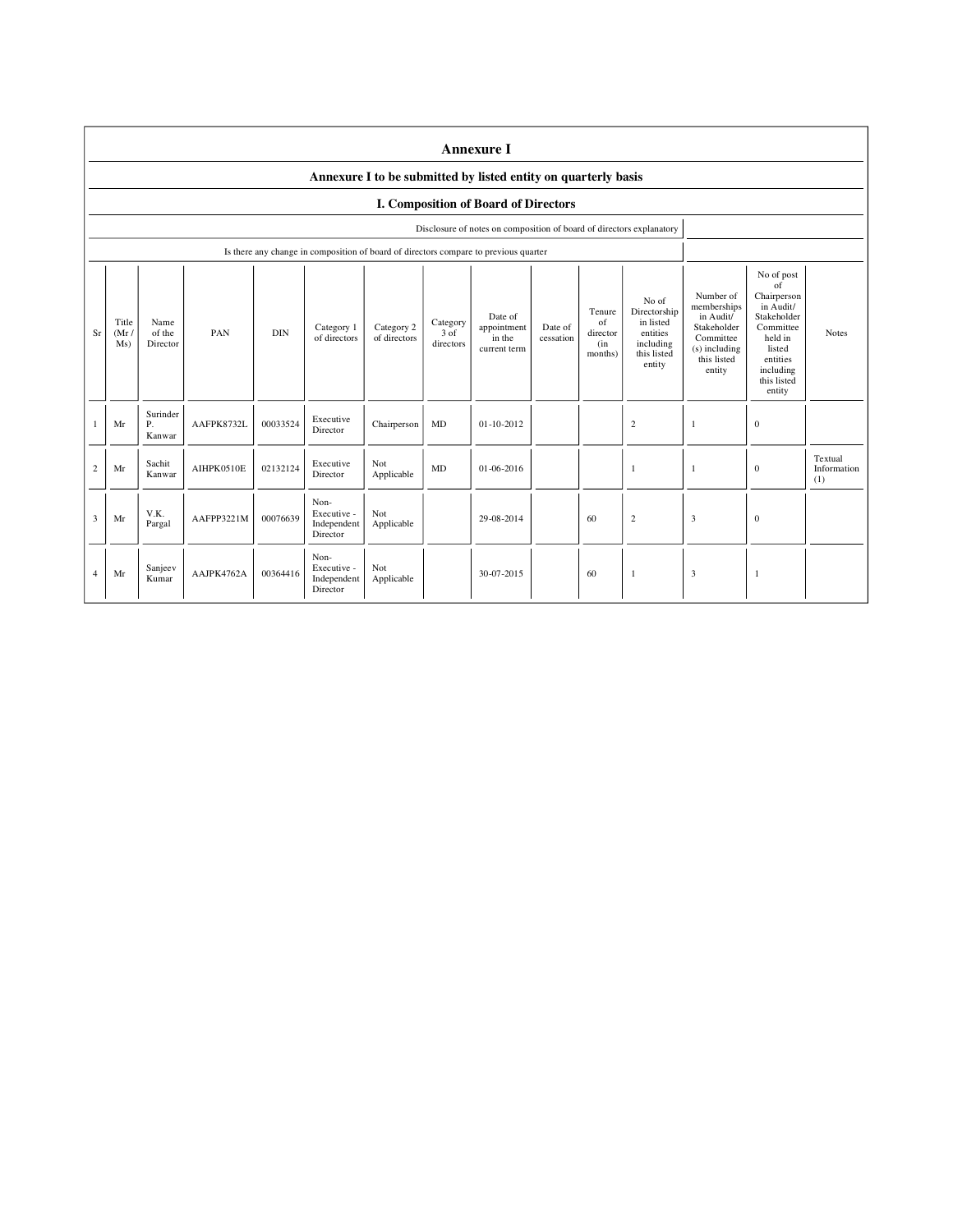|                | <b>Annexure I</b>                                              |                            |            |            |                                                       |                                 |                               |                                                  |                      |                                            |                                                                                      |                                                                                                             |                                                                                                                                                 |              |
|----------------|----------------------------------------------------------------|----------------------------|------------|------------|-------------------------------------------------------|---------------------------------|-------------------------------|--------------------------------------------------|----------------------|--------------------------------------------|--------------------------------------------------------------------------------------|-------------------------------------------------------------------------------------------------------------|-------------------------------------------------------------------------------------------------------------------------------------------------|--------------|
|                | Annexure I to be submitted by listed entity on quarterly basis |                            |            |            |                                                       |                                 |                               |                                                  |                      |                                            |                                                                                      |                                                                                                             |                                                                                                                                                 |              |
|                |                                                                |                            |            |            |                                                       |                                 |                               | I. Composition of Board of Directors             |                      |                                            |                                                                                      |                                                                                                             |                                                                                                                                                 |              |
| Sr             | Title<br>(Mr)<br>Ms)                                           | Name of<br>the<br>Director | PAN        | <b>DIN</b> | Category 1<br>of directors                            | Category<br>$2$ of<br>directors | Category<br>3 of<br>directors | Date of<br>appointment<br>in the<br>current term | Date of<br>cessation | Tenure<br>of<br>director<br>(in<br>months) | No of<br>Directorship<br>in listed<br>entities<br>including<br>this listed<br>entity | Number of<br>memberships<br>in Audit/<br>Stakeholder<br>Committee<br>(s) including<br>this listed<br>entity | No of post<br>of<br>Chairperson<br>in Audit/<br>Stakeholder<br>Committee<br>held in<br>listed<br>entities<br>including<br>this listed<br>entity | <b>Notes</b> |
| 5              | Mr                                                             | P.K.<br>Mittal             | AGDPM8933F | 00165315   | Executive<br>Director                                 | Not<br>Applicable               |                               | 30-07-2013                                       |                      |                                            | 1                                                                                    | 2                                                                                                           | 1                                                                                                                                               |              |
| 6              | Mr                                                             | Gautam<br>Mukherjee        | ADFPM5515Q | 02590120   | Non-<br>Executive -<br>Independent<br>Director        | Not<br>Applicable               |                               | 30-07-2015                                       |                      | 60                                         | $\mathfrak{2}$                                                                       | 1                                                                                                           | $\boldsymbol{0}$                                                                                                                                |              |
| $\overline{7}$ | Mr                                                             | Satya<br>Prakash<br>Mangal | AADPA2375D | 01052952   | Non-<br>Executive -<br>Independent<br>Director        | Not<br>Applicable               |                               | 29-08-2014                                       |                      | 60                                         | $\mathbf{2}$                                                                         | 3                                                                                                           | $\overline{1}$                                                                                                                                  |              |
| 8              | Mr                                                             | N.V.<br>Srinivasan         | AAQPS2943A | 00879414   | Non-<br>Executive -<br>Non<br>Independent<br>Director | Not<br>Applicable               |                               | 30-07-2013                                       |                      |                                            | 1                                                                                    | $\bf{0}$                                                                                                    | $\bf{0}$                                                                                                                                        |              |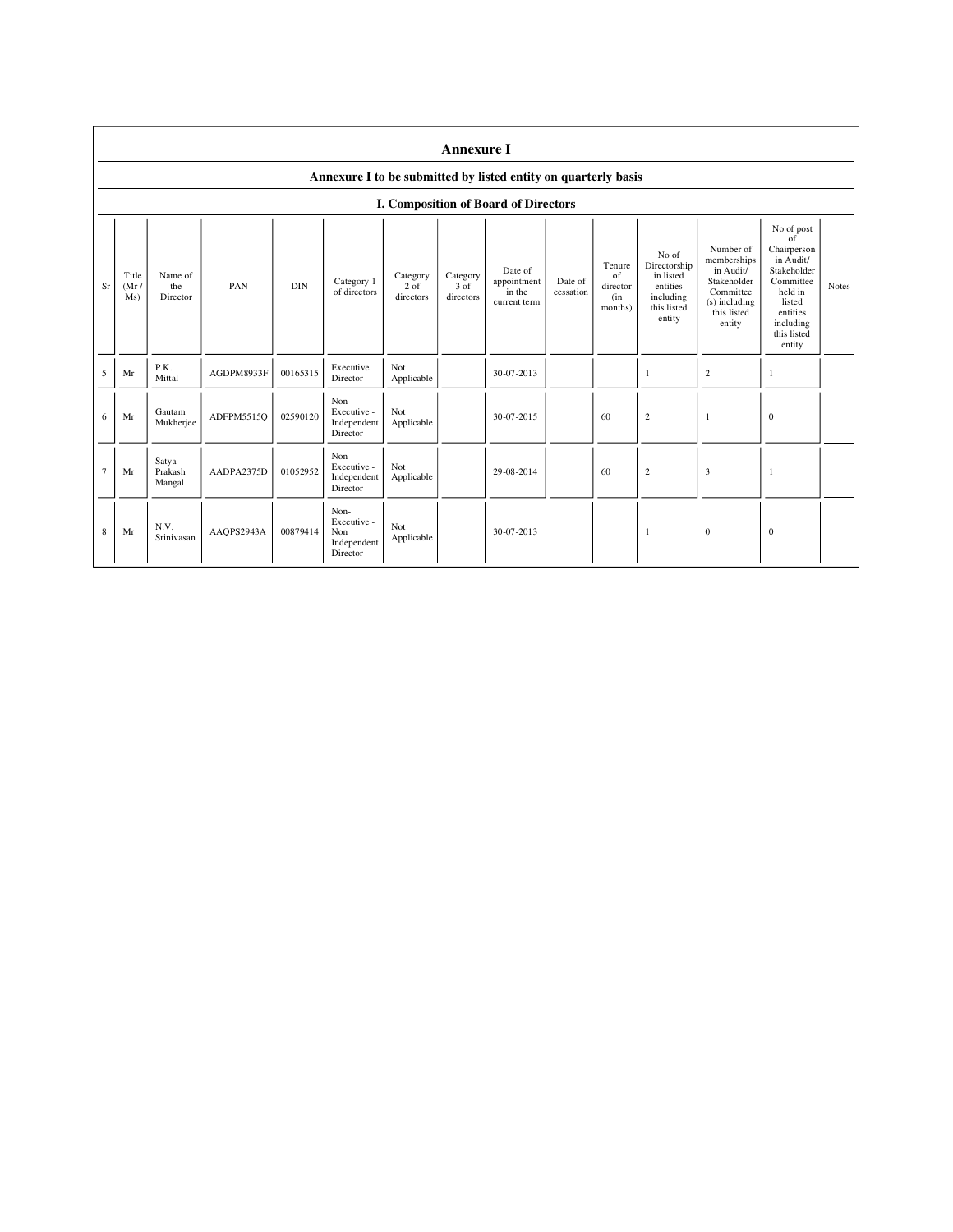|    | <b>Annexure I</b><br>Annexure I to be submitted by listed entity on quarterly basis |                               |            |            |                                                |                               |                               |                                                  |                      |                                            |                                                                                      |                                                                                                             |                                                                                                                                                 |              |
|----|-------------------------------------------------------------------------------------|-------------------------------|------------|------------|------------------------------------------------|-------------------------------|-------------------------------|--------------------------------------------------|----------------------|--------------------------------------------|--------------------------------------------------------------------------------------|-------------------------------------------------------------------------------------------------------------|-------------------------------------------------------------------------------------------------------------------------------------------------|--------------|
|    |                                                                                     |                               |            |            |                                                |                               |                               | <b>I. Composition of Board of Directors</b>      |                      |                                            |                                                                                      |                                                                                                             |                                                                                                                                                 |              |
| Sr | Title<br>(Mr)<br>Ms)                                                                | Name of the<br>Director       | PAN        | <b>DIN</b> | Category 1<br>of directors                     | Category<br>2 of<br>directors | Category<br>3 of<br>directors | Date of<br>appointment<br>in the<br>current term | Date of<br>cessation | Tenure<br>of<br>director<br>(in<br>months) | No of<br>Directorship<br>in listed<br>entities<br>including<br>this listed<br>entity | Number of<br>memberships<br>in Audit/<br>Stakeholder<br>Committee<br>(s) including<br>this listed<br>entity | No of post<br>of<br>Chairperson<br>in Audit/<br>Stakeholder<br>Committee<br>held in<br>listed<br>entities<br>including<br>this listed<br>entity | <b>Notes</b> |
| 9  | Ms                                                                                  | Seethalakshmi<br>Venkataraman | AAAPV1495Q | 07156898   | Non-<br>Executive -<br>Independent<br>Director | Not<br>Applicable             |                               | 30-07-2015                                       |                      | 60                                         | J.                                                                                   | $\bf{0}$                                                                                                    | $\theta$                                                                                                                                        |              |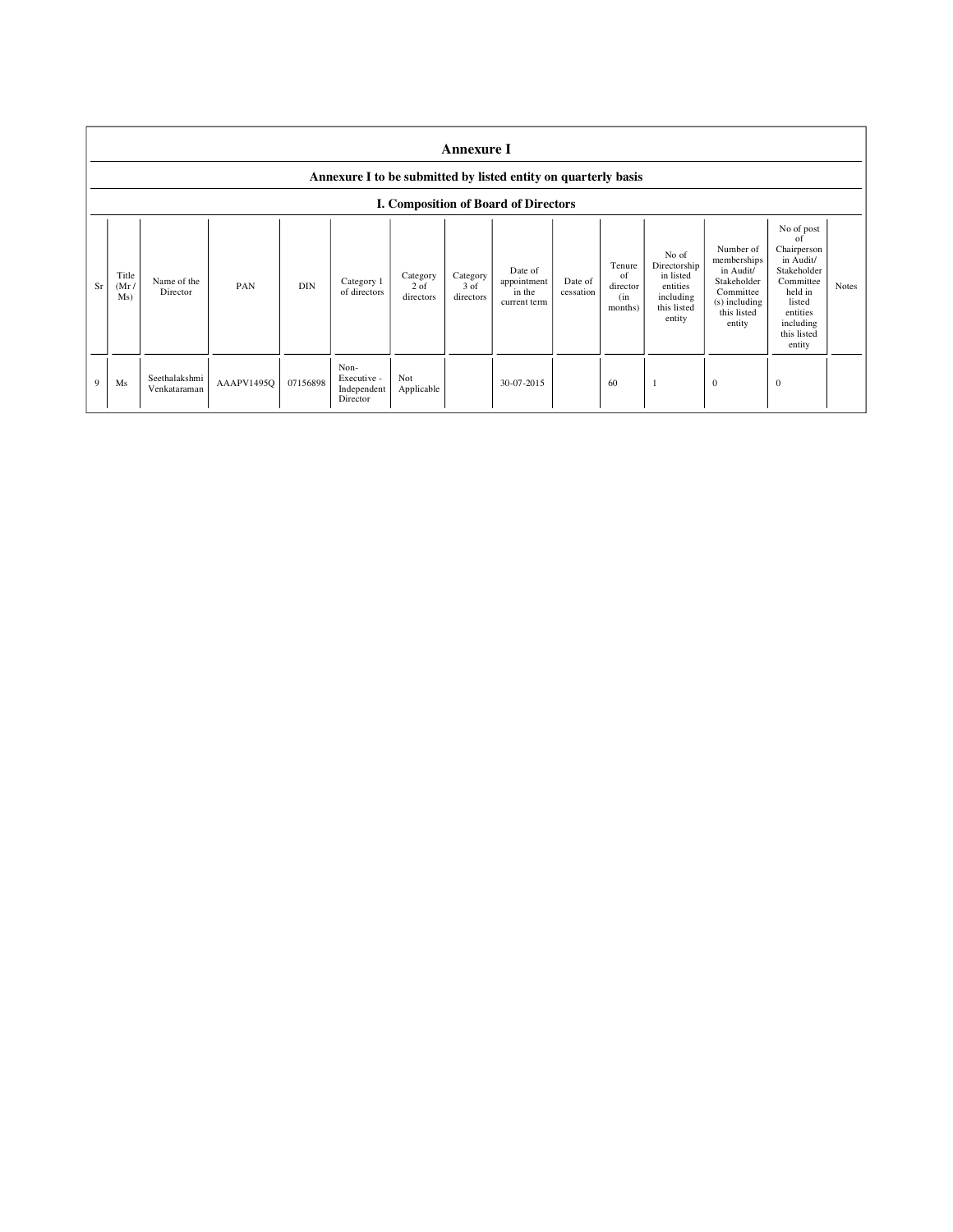| <b>Text Block</b>      |                                                                                                                                                                                                                                                                                                                                |  |  |  |  |  |
|------------------------|--------------------------------------------------------------------------------------------------------------------------------------------------------------------------------------------------------------------------------------------------------------------------------------------------------------------------------|--|--|--|--|--|
| Textual Information(1) | The Board has approved the re-appointment of Mr. Sachit Kanwar as Joint Managing Director of the<br>Company for a further period of $5$ (five) years w.e.f. 01st June, 2016, subject to the approval of the<br>shareholders in the ensuing Annual General Meeting of the Company scheduled to be held on 03rd<br>August, 2016. |  |  |  |  |  |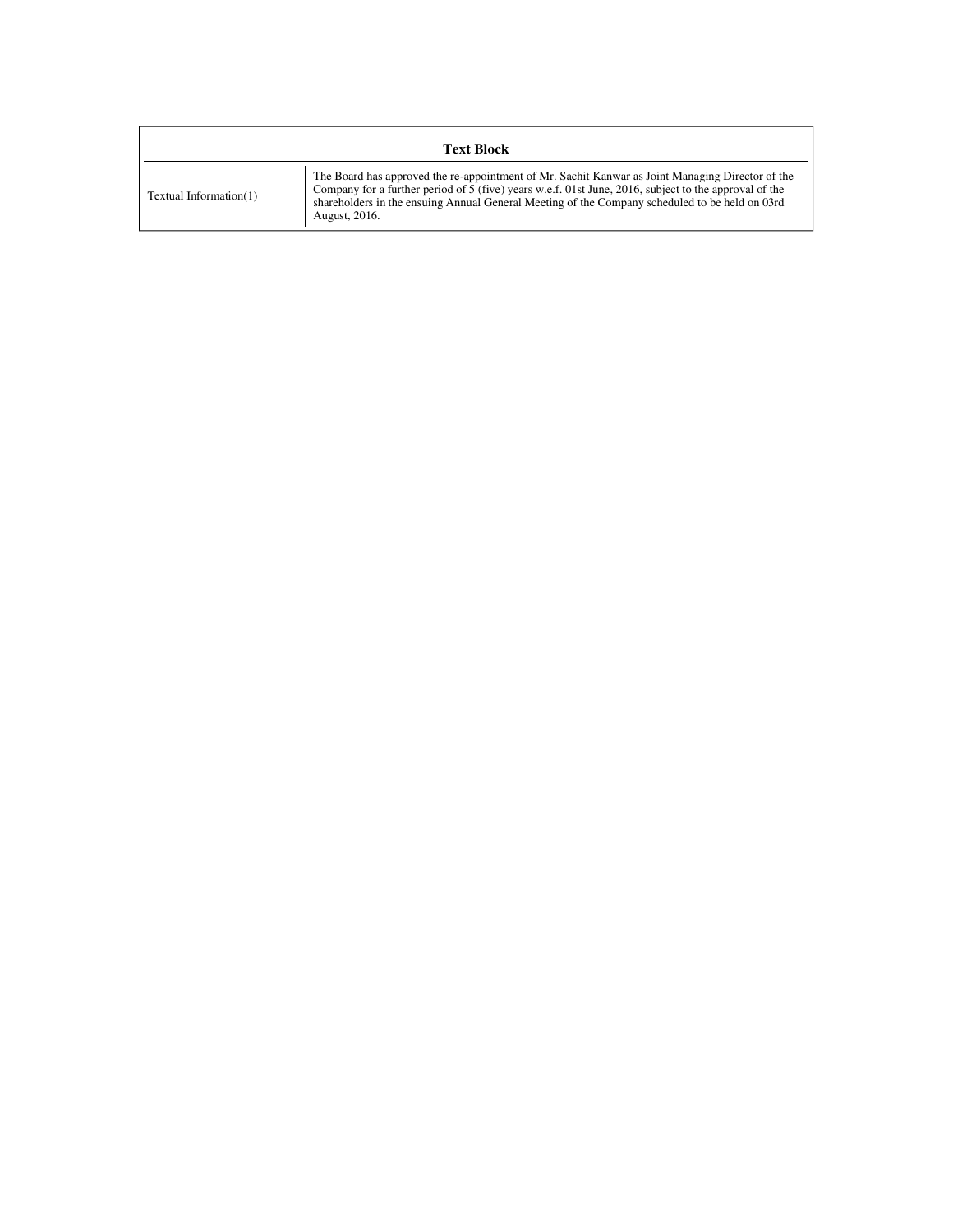|                | Annexure 1                                                   |                              |                                                                              |                            |                            |  |  |  |
|----------------|--------------------------------------------------------------|------------------------------|------------------------------------------------------------------------------|----------------------------|----------------------------|--|--|--|
|                | <b>II. Composition of Committees</b>                         |                              |                                                                              |                            |                            |  |  |  |
|                | Disclosure of notes on composition of committees explanatory |                              |                                                                              |                            |                            |  |  |  |
|                |                                                              |                              | Is there any change in composition of committees compare to previous quarter |                            |                            |  |  |  |
| Sr             | Name Of Committee                                            | Name of Committee<br>members | Category 1 of directors                                                      | Category 2 of<br>directors | Name of other<br>committee |  |  |  |
| $\mathbf{1}$   | Audit Committee                                              | Mr. Sanjeev Kumar            | Non-Executive -<br><b>Independent Director</b>                               | Chairperson                |                            |  |  |  |
| $\overline{2}$ | <b>Audit Committee</b>                                       | Mr. P.K. Mittal              | Non-Executive -<br><b>Independent Director</b>                               | Member                     |                            |  |  |  |
| 3              | Audit Committee                                              | Mr. V.K. Pargal              | Non-Executive -<br><b>Independent Director</b>                               | Member                     |                            |  |  |  |
| $\overline{4}$ | <b>Audit Committee</b>                                       | Mr. Satya Prakash<br>Mangal  | Non-Executive -<br><b>Independent Director</b>                               | Member                     |                            |  |  |  |
| 5              | Nomination and remuneration<br>committee                     | Mr. Sanjeev Kumar            | Non-Executive -<br><b>Independent Director</b>                               | Chairperson                |                            |  |  |  |
| 6              | Nomination and remuneration<br>committee                     | Mr. Surinder P.<br>Kanwar    | <b>Executive Director</b>                                                    | Member                     |                            |  |  |  |
| $\overline{7}$ | Nomination and remuneration<br>committee                     | Mr. P.K. Mittal              | Non-Executive -<br><b>Independent Director</b>                               | Member                     |                            |  |  |  |
| 8              | Nomination and remuneration<br>committee                     | Mr. Gautam<br>Mukherjee      | Non-Executive -<br><b>Independent Director</b>                               | Member                     |                            |  |  |  |
| 9              | Stakeholders Relationship<br>Committee                       | Mr. P.K. Mittal              | Non-Executive -<br><b>Independent Director</b>                               | Chairperson                |                            |  |  |  |
| 10             | Stakeholders Relationship<br>Committee                       | Mr. Surinder P.<br>Kanwar    | <b>Executive Director</b>                                                    | Member                     |                            |  |  |  |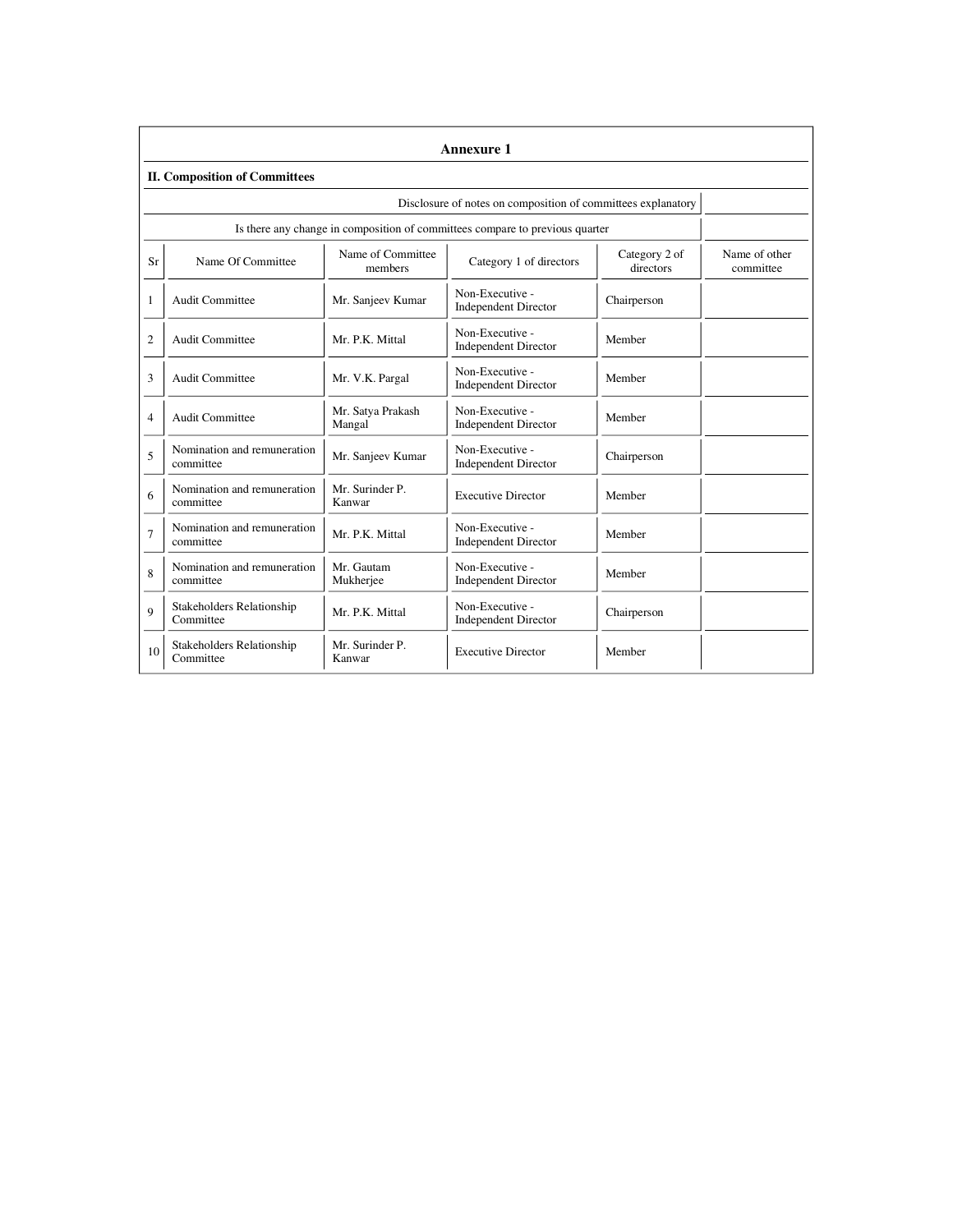|           | <b>Annexure 1</b>                      |                              |                            |                            |                            |  |  |  |
|-----------|----------------------------------------|------------------------------|----------------------------|----------------------------|----------------------------|--|--|--|
|           | <b>II. Composition of Committees</b>   |                              |                            |                            |                            |  |  |  |
| <b>Sr</b> | Name Of Committee                      | Name of Committee<br>members | Category 1 of<br>directors | Category 2 of<br>directors | Name of other<br>committee |  |  |  |
| 11        | Stakeholders Relationship<br>Committee | Mr. Sachit Kanwar            | <b>Executive Director</b>  | Member                     |                            |  |  |  |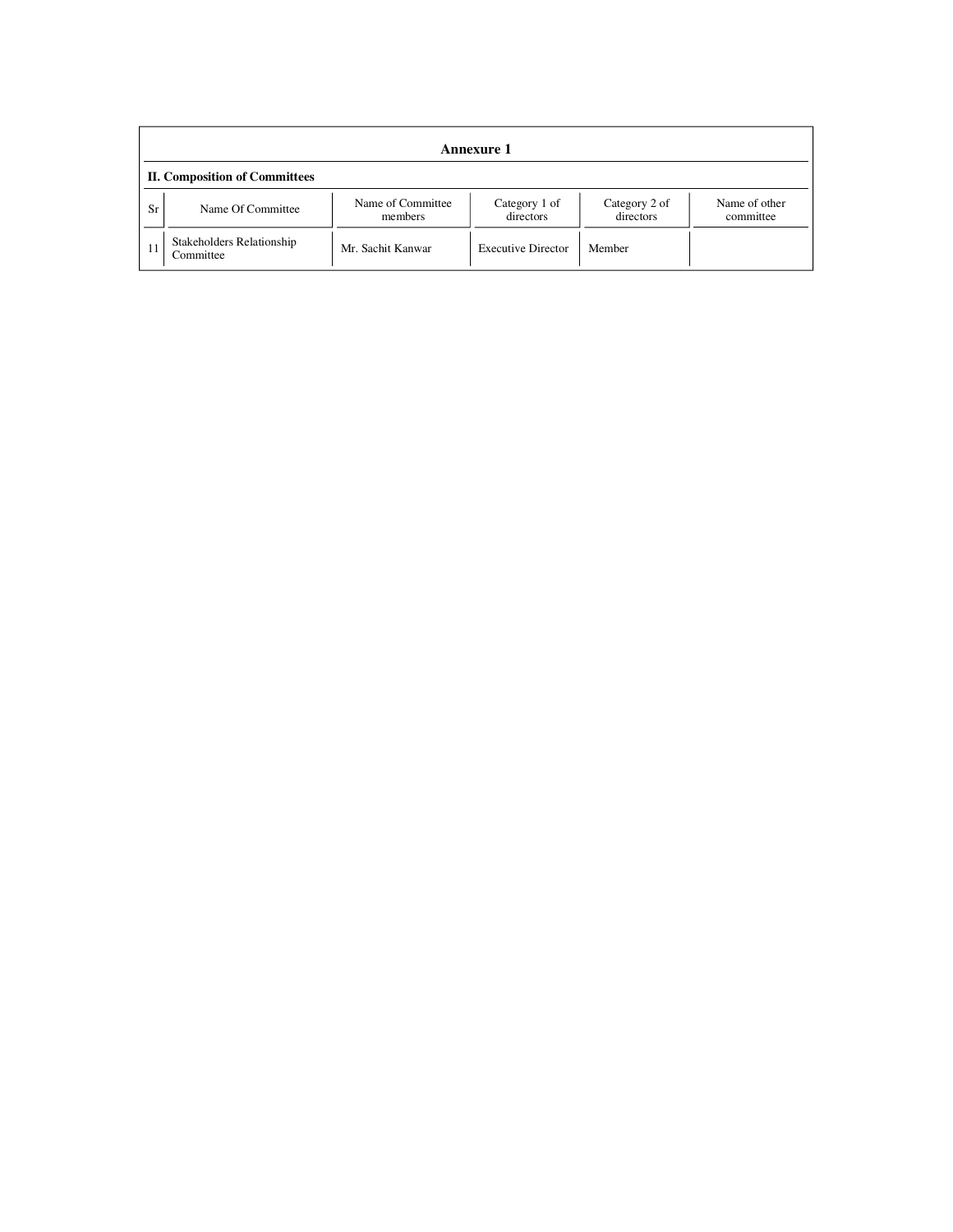|                                           | Annexure 1                                                       |                                                         |                                                                |  |  |  |  |
|-------------------------------------------|------------------------------------------------------------------|---------------------------------------------------------|----------------------------------------------------------------|--|--|--|--|
| <b>Annexure 1</b>                         |                                                                  |                                                         |                                                                |  |  |  |  |
| <b>III.</b> Meeting of Board of Directors |                                                                  |                                                         |                                                                |  |  |  |  |
|                                           | Disclosure of notes on meeting of board of directors explanatory |                                                         |                                                                |  |  |  |  |
| Sr                                        | $Date(s)$ of meeting (if any) in the<br>previous quarter         | $Date(s)$ of meeting (if any) in the<br>current quarter | Maximum gap between any two consecutive (in<br>number of days) |  |  |  |  |
|                                           | $03-02-2016$                                                     |                                                         |                                                                |  |  |  |  |
| 2                                         |                                                                  | 27-05-2016                                              | 113                                                            |  |  |  |  |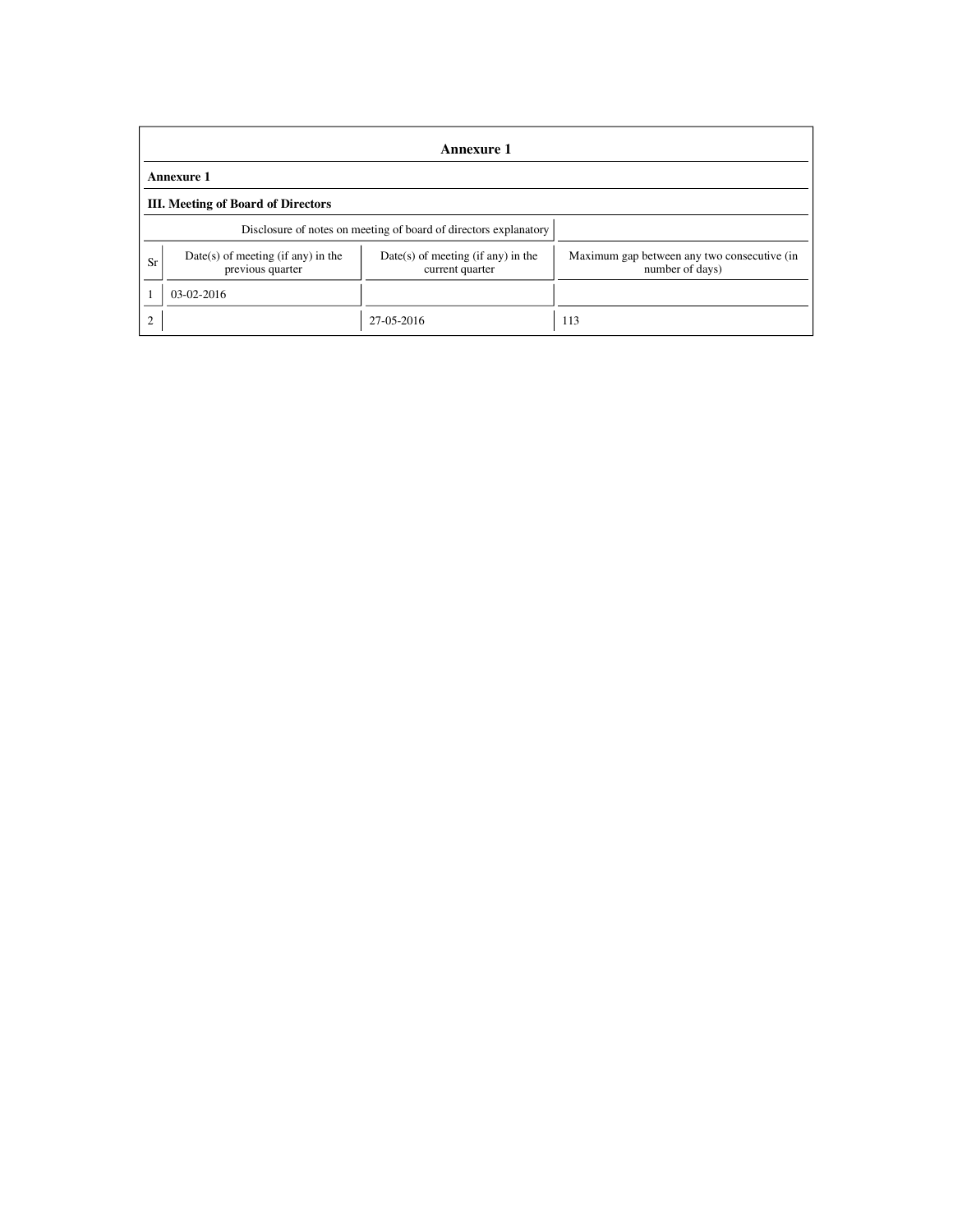|           | Annexure 1                                               |                                                                     |                                                     |                                                                                          |                                                                        |                                                                               |  |
|-----------|----------------------------------------------------------|---------------------------------------------------------------------|-----------------------------------------------------|------------------------------------------------------------------------------------------|------------------------------------------------------------------------|-------------------------------------------------------------------------------|--|
|           | <b>IV. Meeting of Committees</b>                         |                                                                     |                                                     |                                                                                          |                                                                        |                                                                               |  |
|           | Disclosure of notes on meeting of committees explanatory |                                                                     |                                                     |                                                                                          |                                                                        |                                                                               |  |
| <b>Sr</b> | Name of<br>Committee                                     | $Date(s)$ of meeting<br>of the committee in<br>the relevant quarter | Whether<br>requirement of<br>Ouorum met<br>(Yes/No) | Requirement of Quorum<br>met (details)                                                   | $Date(s)$ of meeting<br>of the committee in<br>the previous<br>quarter | Maximum gap<br>between any two<br>consecutive meetings<br>(in number of days) |  |
|           | Audit<br>Committee                                       | 27-05-2016                                                          | <b>Yes</b>                                          | Meeting held with<br>requisite quorum (3 out)<br>of 4 members present in<br>the meeting) | $03-02-2016$                                                           | 113                                                                           |  |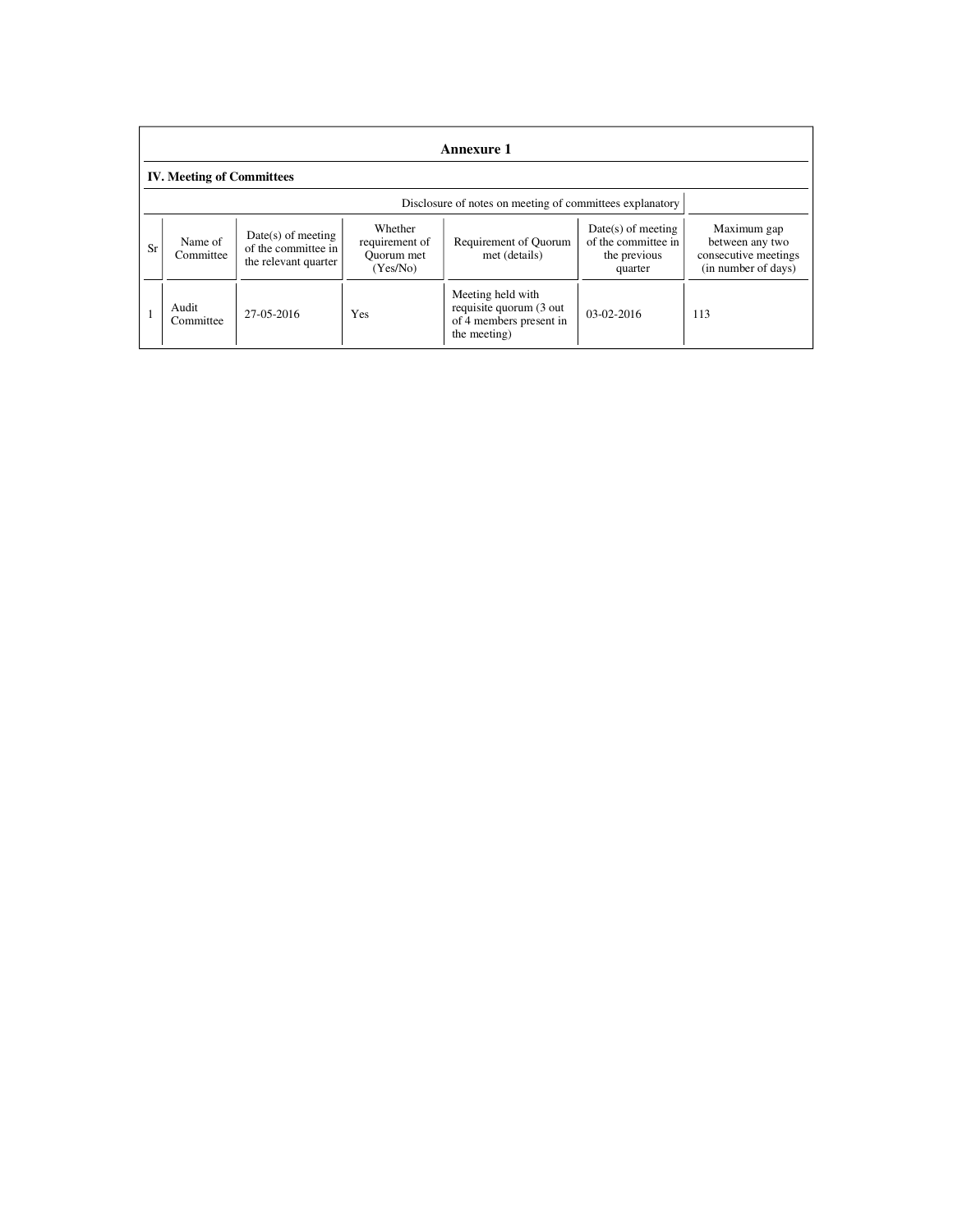|                | <b>Annexure 1</b>                                                                                         |                                  |                                                                    |  |  |  |  |
|----------------|-----------------------------------------------------------------------------------------------------------|----------------------------------|--------------------------------------------------------------------|--|--|--|--|
|                | <b>V. Related Party Transactions</b>                                                                      |                                  |                                                                    |  |  |  |  |
| Sr             | Subject                                                                                                   | Compliance status<br>(Yes/No/NA) | If status is "No" details of non-<br>compliance may be given here. |  |  |  |  |
|                | Whether prior approval of audit committee obtained                                                        | Yes                              |                                                                    |  |  |  |  |
| $\overline{c}$ | Whether shareholder approval obtained for material RPT                                                    | NA                               |                                                                    |  |  |  |  |
| $\mathbf{3}$   | Whether details of RPT entered into pursuant to omnibus<br>approval have been reviewed by Audit Committee | <b>NA</b>                        |                                                                    |  |  |  |  |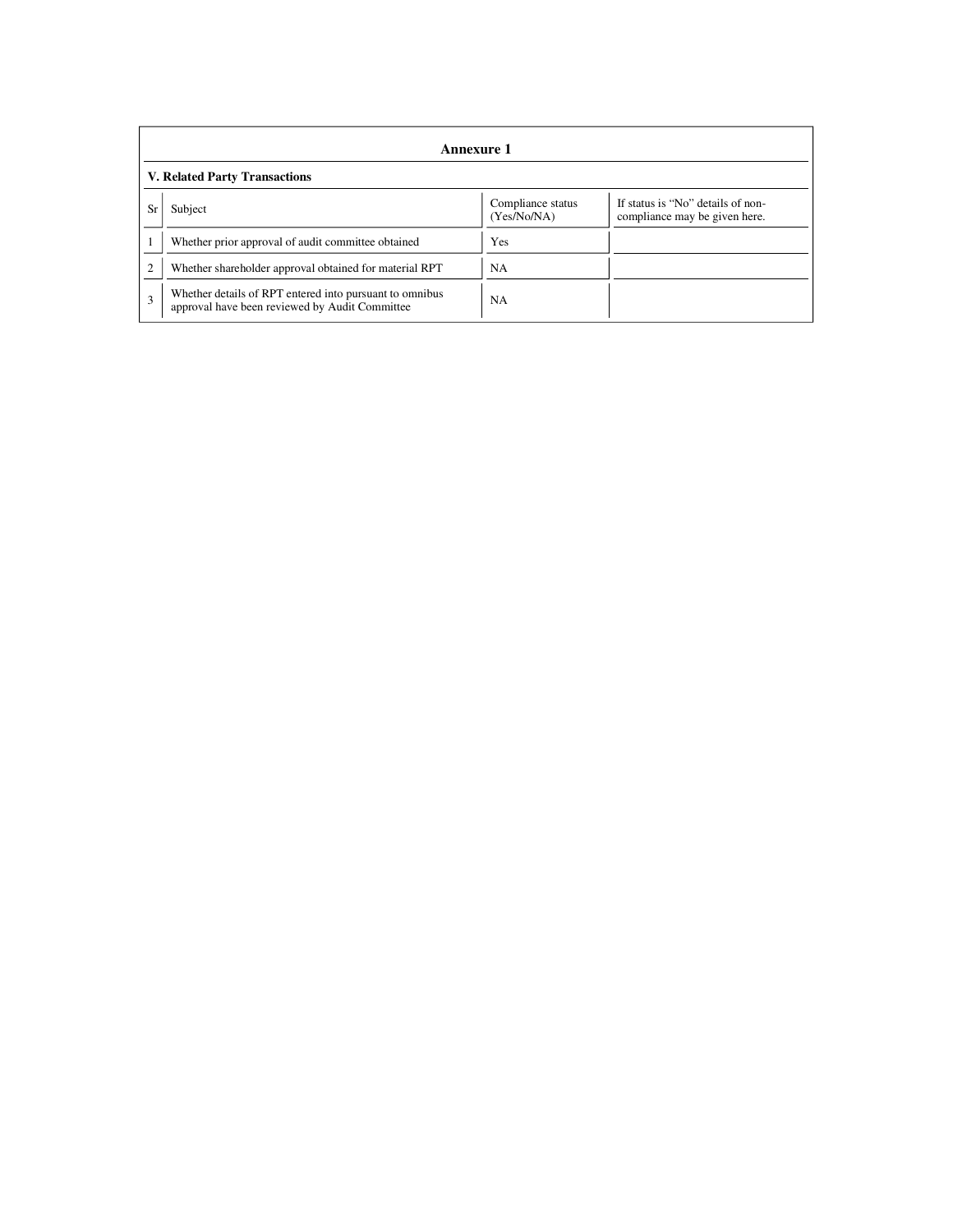|                | Annexure 1                                                                                                                                                                                                      |                               |  |  |  |  |  |
|----------------|-----------------------------------------------------------------------------------------------------------------------------------------------------------------------------------------------------------------|-------------------------------|--|--|--|--|--|
|                | <b>VI. Affirmations</b>                                                                                                                                                                                         |                               |  |  |  |  |  |
| Sr             | Subject                                                                                                                                                                                                         | Compliance status<br>(Yes/No) |  |  |  |  |  |
| 1              | The composition of Board of Directors is in terms of SEBI (Listing obligations and disclosure requirements)<br>Regulations, 2015                                                                                | Yes                           |  |  |  |  |  |
| $\overline{c}$ | The composition of the following committees is in terms of SEBI(Listing obligations and disclosure<br>requirements) Regulations, 2015 a. Audit Committee                                                        | Yes                           |  |  |  |  |  |
| 3              | The composition of the following committees is in terms of SEBI(Listing obligations and disclosure<br>requirements) Regulations, 2015. b. Nomination & remuneration committee                                   | Yes                           |  |  |  |  |  |
| $\overline{4}$ | The composition of the following committees is in terms of SEBI(Listing obligations and disclosure<br>requirements) Regulations, 2015. c. Stakeholders relationship committee                                   | Yes                           |  |  |  |  |  |
| 5              | The composition of the following committees is in terms of SEBI(Listing obligations and disclosure<br>requirements) Regulations, 2015. d. Risk management committee (applicable to the top 100 listed entities) | <b>NA</b>                     |  |  |  |  |  |
| 6              | The committee members have been made aware of their powers, role and responsibilities as specified in SEBI<br>(Listing obligations and disclosure requirements) Regulations, 2015.                              | Yes                           |  |  |  |  |  |
| $\overline{7}$ | The meetings of the board of directors and the above committees have been conducted in the manner as<br>specified in SEBI (Listing obligations and disclosure requirements) Regulations, 2015.                  | Yes                           |  |  |  |  |  |
| 8              | This report and/or the report submitted in the previous quarter has been placed before Board of Directors.                                                                                                      | Yes                           |  |  |  |  |  |

file://\\192.168.1.11\Secretarial\_Data\Lipika & Kaushal\Raunaq International Ltd\quarterly... 7/19/2016